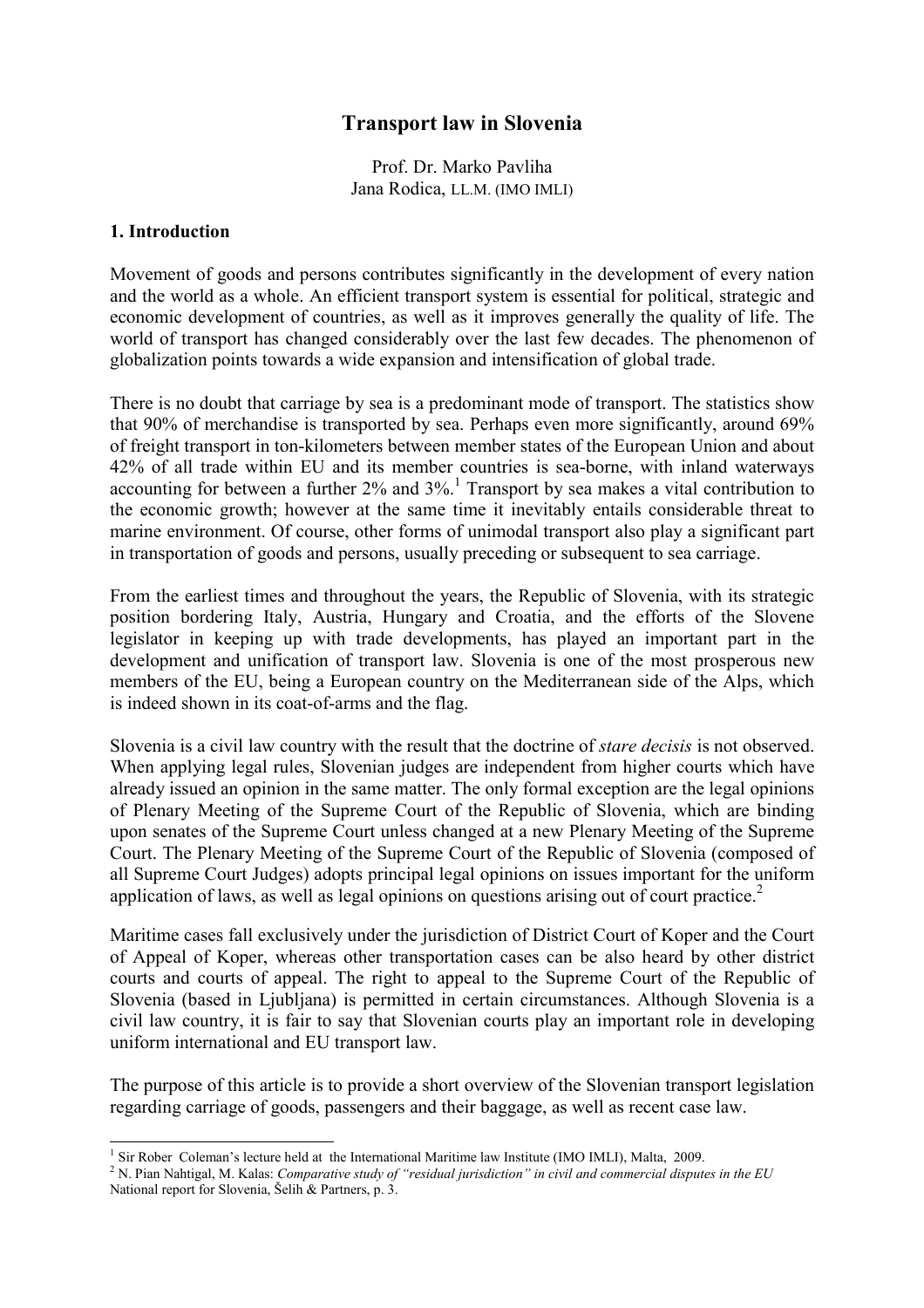## **2. Transport legislation**

### **2.1. General observations**

Despite of diverse and sometime confusing definitions of "transport law" or "traffic law" it is nowadays well established that transport law *stricto sensu* (i.e. carriage of goods, passengers and baggage) covers maritime law, inland waterways law, aviation (air) law, rail law, road law and multimodal law. Transport law *lato sensu* is a mixture of private and public law, i.e. civil, trade, labor, criminal, administrative and international law, including the rules resolving conflict of laws.

The main goal of transport law is to achieve international uniformity, certainty and justice. Slovenian scholars and other legal experts are well aware and convinced that the progressive harmonization and unification of international trade law (including transport law), in reducing or removing legal obstacles to the flow of international trade, significantly contributes to universal economic cooperation among all countries on a basis of equality, equity and common interest, and to the well-being of all peoples.<sup>3</sup>

Article 8 of the *Constitution of the Republic of Slovenia*<sup>4</sup> provides that national law and other regulations must be in accordance with generally valid principles of international law and international agreements (e.g. conventions, protocols, etc.) by which Slovenia is bound. Ratified and published international agreements are directly applied by the Slovenian courts. In other words, national law is subordinated to international law.

Contracts of carriage of goods and persons are governed in general terms by Chapter 14 of the Code of Obligations<sup>5</sup> (Arts. 666–703). It is worth observing that in practice those provisions (predominantly *ius dispositivum*) are rarely applied, i.e. only in cases where a specific mode of transport is not regulated by a separate piece of legislation.

Slovenian legislation also includes *Transport of Dangerous Goods Act*,<sup>6</sup> which governs transport, packaging conditions and vehicles used for transportation of such goods. Its provisions apply to carriage of goods transported by air, rail, road and sea.

EU plays an important part in the process of unification of transport law with its treaties, regulations, directives, court decisions and other sources of law which are also often relevant also third countries. A good example is the *EU Council Regulation (EC) No. 2027/97 on air carrier liability in the event of accidents as amended by the Regulation No. 889/2002*, which has brought several almost revolutionary novelties (e.g. the two-tier liability system in case of death and personal injury of passengers, unlimited liability) and has influenced the ICAO to produce the 1999 Montreal Convention.

## **2.2. Carriage by sea**

What is striking and to some extent taken for granted, is that Europe is almost surrounded by the sea and also penetrated by it as well as by waterways, navigable or capable of being made so. As stated before, especially for maritime law unification is of paramount importance. As

<sup>&</sup>lt;sup>3</sup> See the Preamble of the new Rotterdam Rules (2009).

<sup>4</sup> , Off. Gaz. RS, Nos. I 33/1991, 42/1997, 66/2000, 24/2003, 69/2004, 68/2006.

<sup>5</sup> Off. Gaz. RS, Nos. 38/2001, 32/2004, 28/2006, 29/2007, 40/2007, 97/2007.

<sup>6</sup> Off. Gaz. RS, No. 79/1999, 69/2002, 2/2004, 101/2005, 33/2006, 41/2009.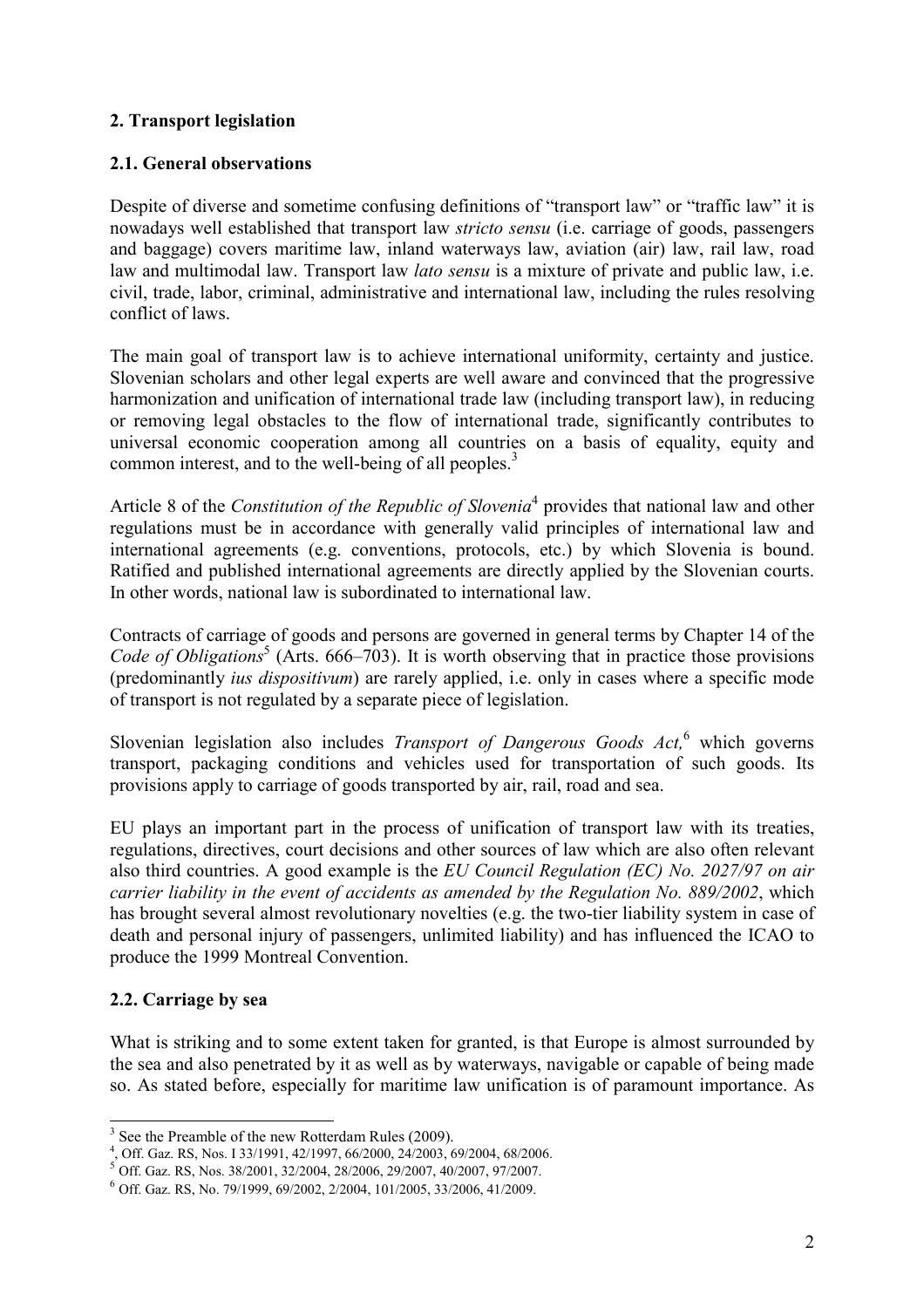Griggs pointed out, "*The sea with its winds, its storms and its dangers never changes and its demands a necessary uniformity of juridical regime. The consequence is that those involved in the word of maritime trade need to know that wherever they trade the applicable law will, by and large, be the same".*<sup>7</sup>

Slovenia with its strategic position and the Port of Koper is itself a maritime transit country within the EU. The extensive *Maritime code* has entered into force on May 12<sup>th</sup> 2001 and comprises 999 articles.<sup>8</sup> Part 6 of the code is devoted to maritime contracts, e.g. shipbuilding contracts, carriage of goods under bills of lading and charter-parties, carriage of passengers and luggage, through carriage, combined transport and bareboat charters.

Insofar as the carriage of cargo is concerned, Slovenia is bound by the 1924 *Hague Rules*. Despite of the fact that the 1968 and 1979 Protocols have not been ratified, the Maritime code provisions regulating carriage of goods by sea are based on the *Hague-Visby Rules* as amended by the 1979 Protocol.

From a pure legalistic point of view, the *Hague-Visby Rules* function well in practice; however, the sea carriage like any social phenomenon is subject to continues improvements. Slovenia is well aware that the world we live today is constantly influenced by globalization, climate changes, financial crisis, technological advances, modern gigantic ships, further evolution of containerization, carriage of new dangerous cargo, electronic commerce, etc. Therefore, any future law must grapple and respond adequately to the new shipping world.

Currently, one of the difficult dilemmas is whether the *Hague-Visby* provisions are still adequate or rather out of date? For example, they apply only "tackle-to-tackle", they do not apply to "deck cargo" and "economic losses", they do not deal properly with the carrier's and shipper's obligations and they lack appropriate rules on e-commerce.<sup>9</sup>

Slovenia as a cargo interest nation would be probably better off with the *Hamburg Rules* (1978). However, due to fact that they are not generally accepted, the new *Convention on Contracts for the International Carriage of Goods Wholly or Partly by Sea (the Rotterdam Rules)* is considered a fair substitute. On the other hand the new convention is complex in substance and drafting and some provisions are ambiguous which may give rise to prolonged litigations to establish clear meanings.<sup>10</sup> In our opinion, Slovenia should sign the *Rotterdam Rules* on September 23, 2009 and then take a "wait and see" approach before ratifying the new convention, in order to find out what is the prevailing EU position.

Finally, it is worth mentioning that Slovenia is bound by a majority of the IMO and other maritime conventions (e.g. *CLC, Fund, HNS, MARPOL, SOLAS*), the key provisions of which are reflected in the Maritime Code. The latter also includes certain rules and principles from other conventions which are not binding Slovenia, e.g. the 1974 *Athens Convention* and the 1989 *Salvage Convention*.

 7 P. Griggs: *Obstacles to Uniformity of Maritime law*, The Nicholas J. Healy Lecture, J. Mae. l. and Com 34/2003 191 at p. 192.

<sup>8</sup> Off. Gaz. RS, No. 26/2001, 21/2002, 110/2002, 110/2002, 2/2004, 37/2004, 98/2005, 49/2006, 120/2006

<sup>9</sup> F. Berlingieri: *The UNCITRAL Draft Convention on the Carriage of Goods (Wholly of Partly) (by Sea)*, Zbornik PFZ, 58, (1-2), 2008, p. 48.

 $^{10}$  ESC, pp. 4, 12-14 available on http://www.europeanshippers.com/docs/esc\_analysis\_paperfin.pdf .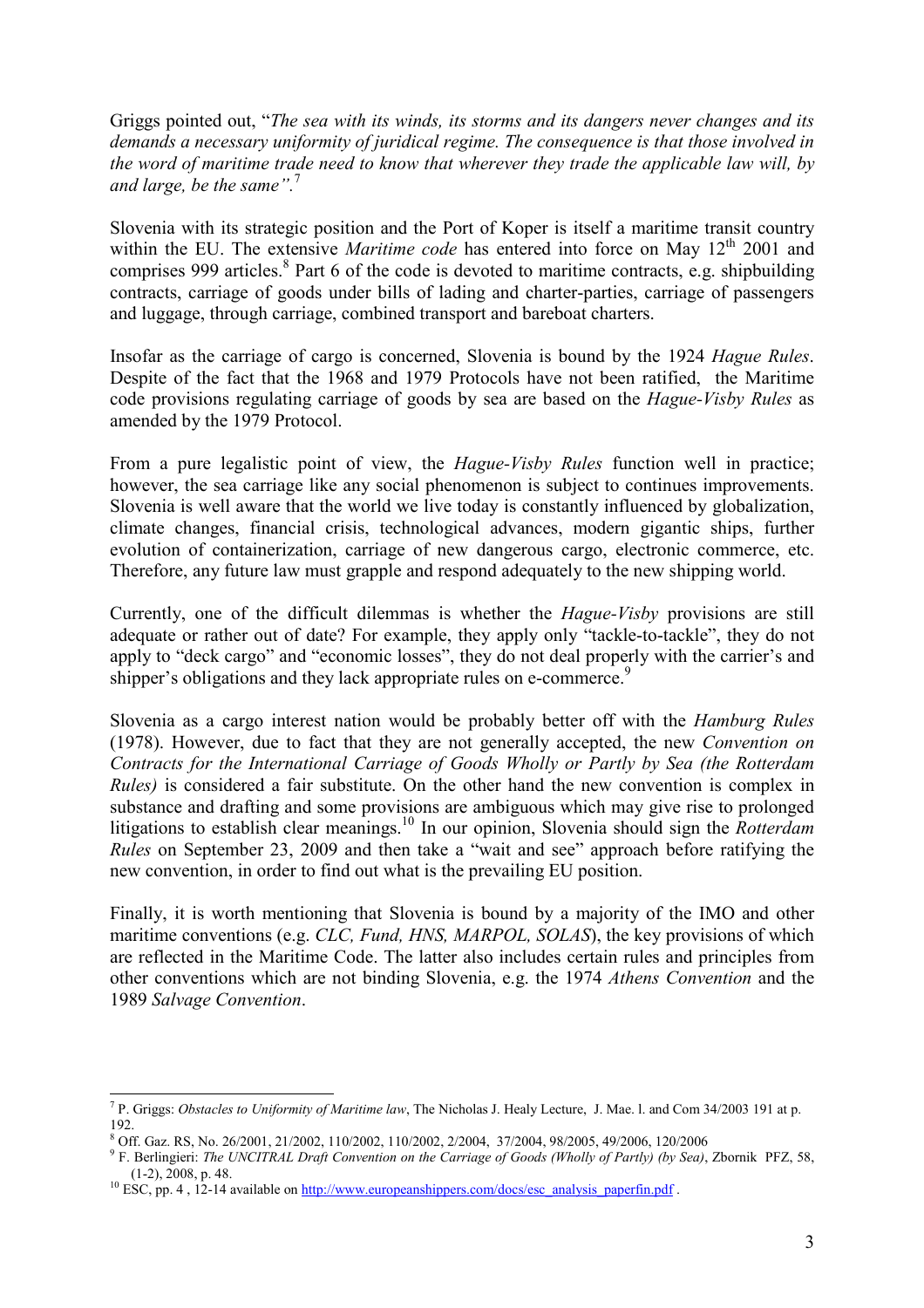## **2.3. Carriage by inland waterways**

Carriage of goods by inland waterways is governed by the *Inland Navigation Act*<sup>11</sup> which is to great extent based on the *Maritime Code*, especially with respect to the carrier's liability for goods and passengers.

## **2.4. Carriage by air**

In addition to rapidly developing space law, air law is the youngest branch of transport law. It represents a remarkable example of how existing legal rules can be swiftly adapted to the impressive technological progress.<sup>12</sup> Since last century, carriage by air has been growing and expanding rapidly. Recent development of air transportation is the result of growing number of passengers and cargo transported by air. As in all legal branches this area has been under the influence of problems arising from legal practice.

Slovenia has adopted all major public and private international air law conventions, such as the *Chicago Convention* (1944), convention on recognition of property rights in air transport (1948) and the *Warsaw Convention* of 1929 as amended too many times and now replaced by the modern *Montreal Convention* (1999). For unknown reason Slovenia is not party to the *Rome Convention* (1952) and its *Protocol* (1978).

It goes without saying that Slovenia complies with all EU regulations concerning liability of air carriers, denied boarding and delays, compulsory insurance, etc.

The most important provisions of the *Montreal Convention* and the EU aviation regulations were incorporated in the *Obligations and Property Rights in Air Navigation Act.*<sup>13</sup> It is worth nothing that according to the Slovenian law some of the limits of liability of the carrier are lower which, of course, would apply to internal carriage only.

The important public part of air carriage is covered by the *Aviation Act*<sup>14</sup> which is based on the *Chicago Convention*, regulating conditions and requirements regarding aircrafts, air personnel and other professionals, air traffic and other air-related issues.

## **2. 5. Carriage by rail**

Historically, in Slovenia rail transport played a pivotal role for carriage of passengers and cargo. Today the situation is different. At the EU level the volume of goods transported by rail has significantly diminished. At present, the main goal is to improve, restructure and strengthen transportation by rail. According to the *White Paper*<sup>15</sup>, the main objective is not just to modernize the existent infrastructure but also to avoid trains running empty, to move trucks from roads on trains and to develop and improve international passengers' services.

Recent report proved that Slovene infrastructure is underdeveloped and that standards and capacity no longer correspond to modern transport requirements.<sup>16</sup> The latest EU

<sup>13</sup> Off. Gaz. RS, No. 12/2000.

l <sup>11</sup> Off. Gaz. RS, No. 30/2002.

<sup>&</sup>lt;sup>12</sup> I. H. Dideriks – Verschoor: *An introduction to air law*, Kluwer law International, 1997, p. 1.

<sup>14</sup> Off. Gaz. RS, Nos. 18/2001, 110/2002, 114/2002, 31/2005. 39/2005, 49/2006, 79/2006, 113/2006, 10/2007, 68/2008, 33/2009.

<sup>15</sup> *White paper – European transport policy for 2010: time to decide*, pp. 6 – 13.

<sup>&</sup>lt;sup>16</sup> Single Programming Document Slovenia 2004-2006.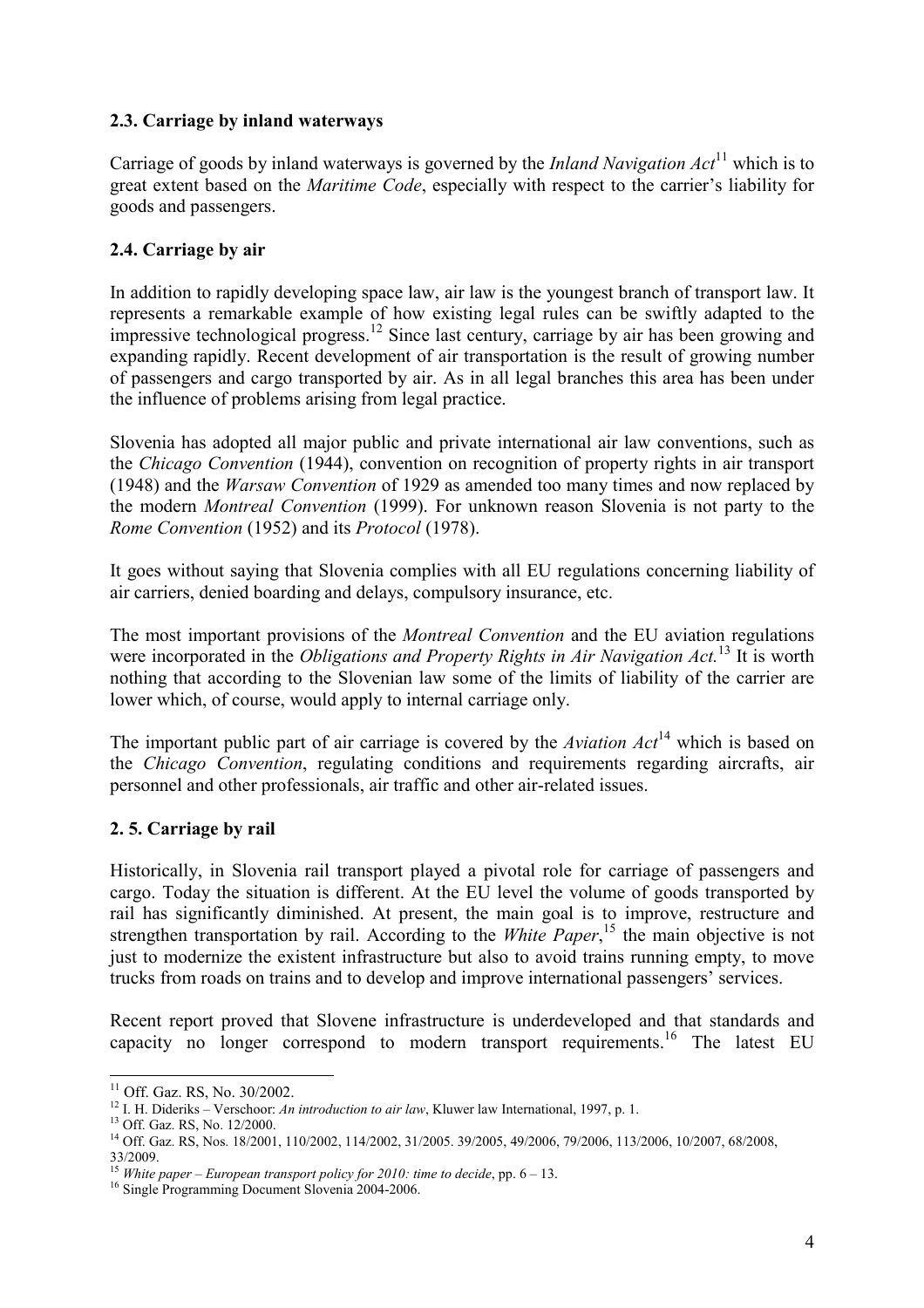developments try to reconstruct and modernize the existing railway system to accommodate current requirements. Unfortunately, the main obstacle is still unfinished second rail track from Koper to Divača.

International carriage by rail is regulated by the 1999 version of *COTIF Convention* with *CIM*  (cargo) and *CIV* (passengers) which was adopted by Slovenia.

Slovenian rail transport is governed by the *Railway Transport Contracts Act*<sup>17</sup> and special tariffs. The law reflects the provisions of the aforementioned international convention and regulates carriage of passengers (liability of the carrier for carriage of passengers and luggage), carriage of cargo (conclusion and performance of contract of carriage, amendment of contract of carriage, liability of carrier for loss of cargo), combined transport, etc.

Railway safety is governed by the *Safety of Railway Transport Act*<sup>18</sup> which among other things regulates public transport, railways lines, railways vehicles, traffic regulations, system of signaling, protection of railway lines and other issues.

The main difference between Slovenian and international law is related to the question of the carrier's liability. According to the Slovenian law the carrier may limit his liability only if he proves that the loss has occurred without his intent (willful misconduct) or gross negligence.

### **2.6. Carriage by road**

The private legal sphere of road carriage is regulated by the *Road Transport Contracts Act*<sup>19</sup> specifying carriage of passengers and goods in national and international carriage unless otherwise stated in international agreement.

In case of international carriage by road, two conventions apply: *CMR* (1956) for goods and *CVR* (1973) for passengers. Slovenia has adopted the first one only, although both of them are incorporated into national legislation which tends to strengthen the carrier's liability.

Public road law is governed by the *Public Roads Act*<sup>20</sup> which *inter alia* provides for the construction, maintenance and safety of state-owned roads as well as regulations regarding traffic safety and supervision. *Road Traffic Safety Act*<sup>21</sup> includes traffic rules, provisions regarding vehicles, special obligations of passengers and safety issues, etc. The *Road Transport Act*<sup>22</sup> regulates transport of passengers in internal and international carriage, carriage of goods (national and international permits), road duties, etc.

### **2.7. Multimodal carriage**

Multimodal transport system emerged as a modern concept with the advent of container "revolution" in late fifties of the last century. Containers are suitable means for effecting multimodal transport and heighten the transportation of goods across the globe.

l

<sup>17</sup> Off. Gaz. RS, No. 61/2000.

<sup>18</sup> Off. Gaz. RS, Nos. 85/2000, 110/2002, 45/2004, 102/2004, 61/2007.

<sup>19</sup> Off. Gaz. RS, Nos. 126/2003, 102/2007.

<sup>20</sup> Off. Gaz. RS, Nos. 29/1997, 18/2002, 50/2002, 110/2002, 131/2004, 92/2005, 33/2006, 45/2008, 57/2008, 42/2009.

<sup>21</sup> Off. Gaz. RS, Nos. 83/2004, 35/2005, 51/2005, 67/2005, 69/2005, 76/2005, 97/2005, 108/2005, 25/2006, 70/1006,

<sup>105/2006, 123/2006, 133/2006, 139/2006, 37/2008, 56/2008, 57/2008, 73/2008, 58/2009 37/2008.</sup> 

<sup>&</sup>lt;sup>22</sup> Off. Gaz. RS, Nos. 59/2001, 76/2003, 113/2003, 63/2004, 26/2005, 131/2006.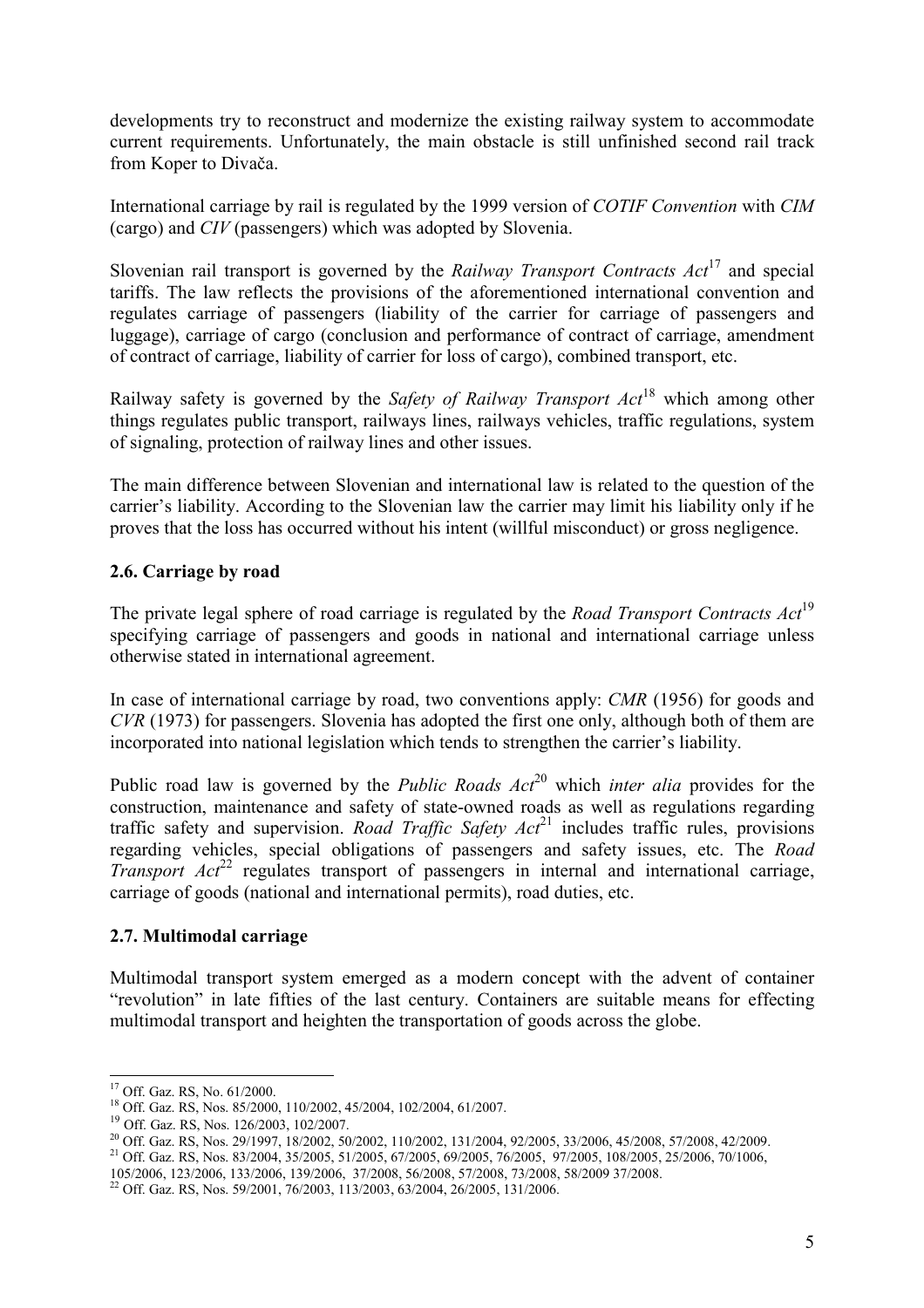Shippers and consignees are often interested in dealing with one party (MTO), who arranges for transportation of goods from a door to door basis and assumes contractual responsibility throughout. However, there is no uniform international legal regime or rules in the course of a multimodal transport operation. It is worth to observe that absence of uniform rules led to problems in the matter of carriers' responsibility and the liability for loss of or damage to the goods. There have been several attempts to unify the liability system for multimodal transport, for example the *UN Convention on Multimodal transport* of 1980 which has never come into force. In practice parties commonly use the *FIATA Multimodal Transport Bill of Lading* and a few other standardized contracts based on the *UNCTAD/ICC Rules for Multimodal Transport Documents* (1991).

Slovenia with its strategic position should continue developing multimodal transportation with the aim to diminish the discrepancy in forms of transport in the developed European countries in the shortest time possible.<sup>23</sup> It is laudable that the major liability provisions of the 1980 *Multimodal Convention* based on the presumed fault have been incorporated into Slovenian *Maritime Code*, the *Obligations and Property Rights in Air Navigation Act* and the *Road Transport Contracts Act,* which is somewhat a similar approach as engraved in the forthcoming *Rotterdam Rules*. For example, if a multimodal transport operator agrees to perform carriage of goods by ship, rail and road under Slovenian law, he will be liable uniformly for the whole transportation with the same possible exclusions and limits of liability as provided for a shipowner.

### **3. Selection of recent Slovenian transport case law**

### **3.1. Carriage by road**

### *Carrier strict liability for the loss of cargo – application of due diligence with respect to one of the CMR exonerations of liability (2006, Supreme Court, III Ips 13/2006)*

*The road carrier is strictly liable for goods, subject to certain exclusions of liability. In order to determine whether he could avoid the loss of cargo in international carriage by road, the criteria is his due diligence. The carrier has not been prudent enough in establishing the identity of persons which at the time of delivery of cargo fraudulently introduced themselves as those entitled to receive the goods on behalf of consignee. This mere circumstance shows that he was not sufficiently diligent and therefore he could not rely on the exclusion.*

The defendant transported the goods by road to Kiev (Ukraine) where they were stolen. The court of first instance dismissed the claim for the loss of cargo, holding that the defendant (the carrier) was not liable for loss of cargo. The court of appeal emphasized that according to international law the carrier's liability was strict but in this case had to be exempted because of the "well organized theft" which the carrier could not avoid or prevent.

In this case the international CMR consignment note was issued. The court noted that according to Art. 17, §1 of the *International Convention on the Contract on International Carriage of goods by road (CMR)*, the carrier is strictly liable for the total or partial loss of the goods and for damage thereto occurring between the time when he takes over the goods and the time of delivery, as well as for any delay in delivery. However, Art. 17, §2 stipulates that the carrier shall be relieved of liability if the loss, damage or delay was caused by the wrongful act or neglect of the claimant, by the instructions of the claimant given otherwise

j <sup>23</sup> Journal »Promet«, Vol. 17, No. 1 (2005) pp. 43-53.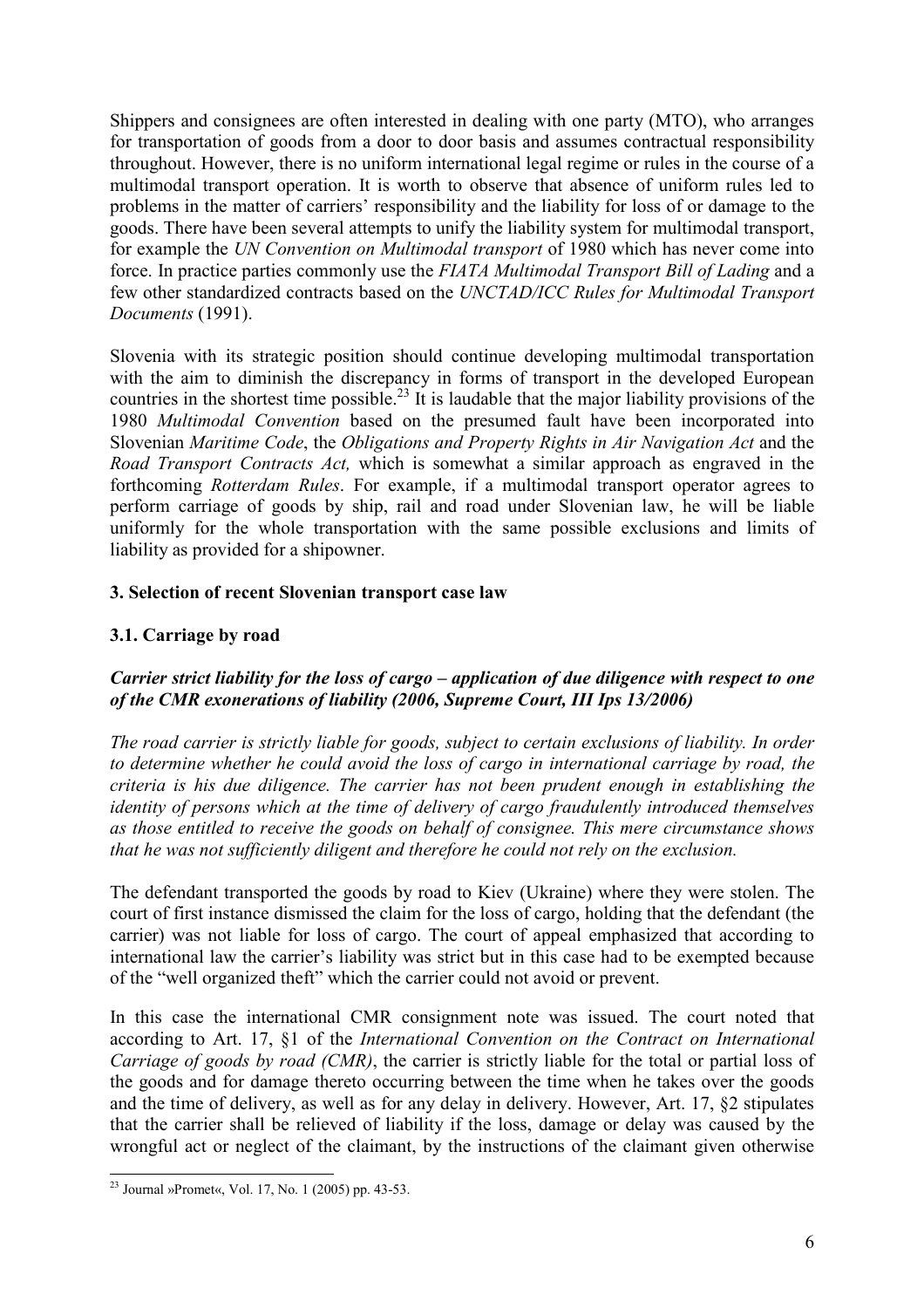than as the result of a wrongful act or neglect on the part of the carrier, by inherent vice of the goods or through circumstances which the carrier could not avoid and the consequences of which he was unable to prevent

The courts of first and second instance established that the carrier after reaching Kiev did not verify the identity of persons which were not entitled for the delivery of the cargo, even though the carrier did not receive exact instructions regarding their identification. The key issue was to establish whether "a well organized theft" (without cooperation of the carrier) was such a circumstance which could not be avoided by the carrier. The court of appeal confirmed the first instance judgment, holding that the carrier could not prevent neither avert the fraud. For all these reasons the carrier could not be found strictly liable and could not be charged for the alleged damage.

It was held by the supreme court that the lower courts misinterpreted article 17 of the CMR. The carrier could rely on the exclusion of impossible avoidance and prevention of the loss only if he had exercised due diligence in this respect. The highest court of Slovenia was of opinion that the carrier's diligence regarding delivery of the goods to wrong persons was insufficient in order to rely on this defense.

## *Payment of freight (2003, Court of Appeal, Cpg 1407/2003)*

*The case involved international carriage of goods by road; therefore the court applied the International Convention on the Contract on International Carriage of goods by road (CMR). However, the Convention itself does not contain express provisions related to the consignee (payer). As a result, the court applied the provisions of the Slovenian Road Transport Contracts Act and provisions of the Obligations Act.*

The main issue in this matter was who had to bear the expenses for international carriage of goods by road, i.e. who had to pay the freight. The additional question was whether the *CMR Convention* contains express provisions regarding the payer of the carriage.

It was held court that according to Arts. 659 and 670 of the *Obligations Act* (the 1978 predecessor of the *Code of Obligations*), the recipient of the consignment is bound to pay the freight to the carrier upon the receipt of the goods. If the columns 14 of the consignment note issued by the plaintiff for the performed carriage containing instructions for the payment of freight were empty or marked with EXW (EX WORKS), the freight should be paid by the consignee, in this case the defendant. The fist instance decision was upheld by the appellate court.

### **3.2. Carriage by rail**

### *International carriage by rail – consignment note - error in application of substantive law (1999, Supreme Court, Ips 94/99)*

*International carriage by rail performed on the basis of consignment note, which was not edited according to the provisions of CIM Convention, is not deemed to fall under CIM. The carrier performing the carriage of goods by rail is the railway, whether or not the user of transport services used its own wagon.*